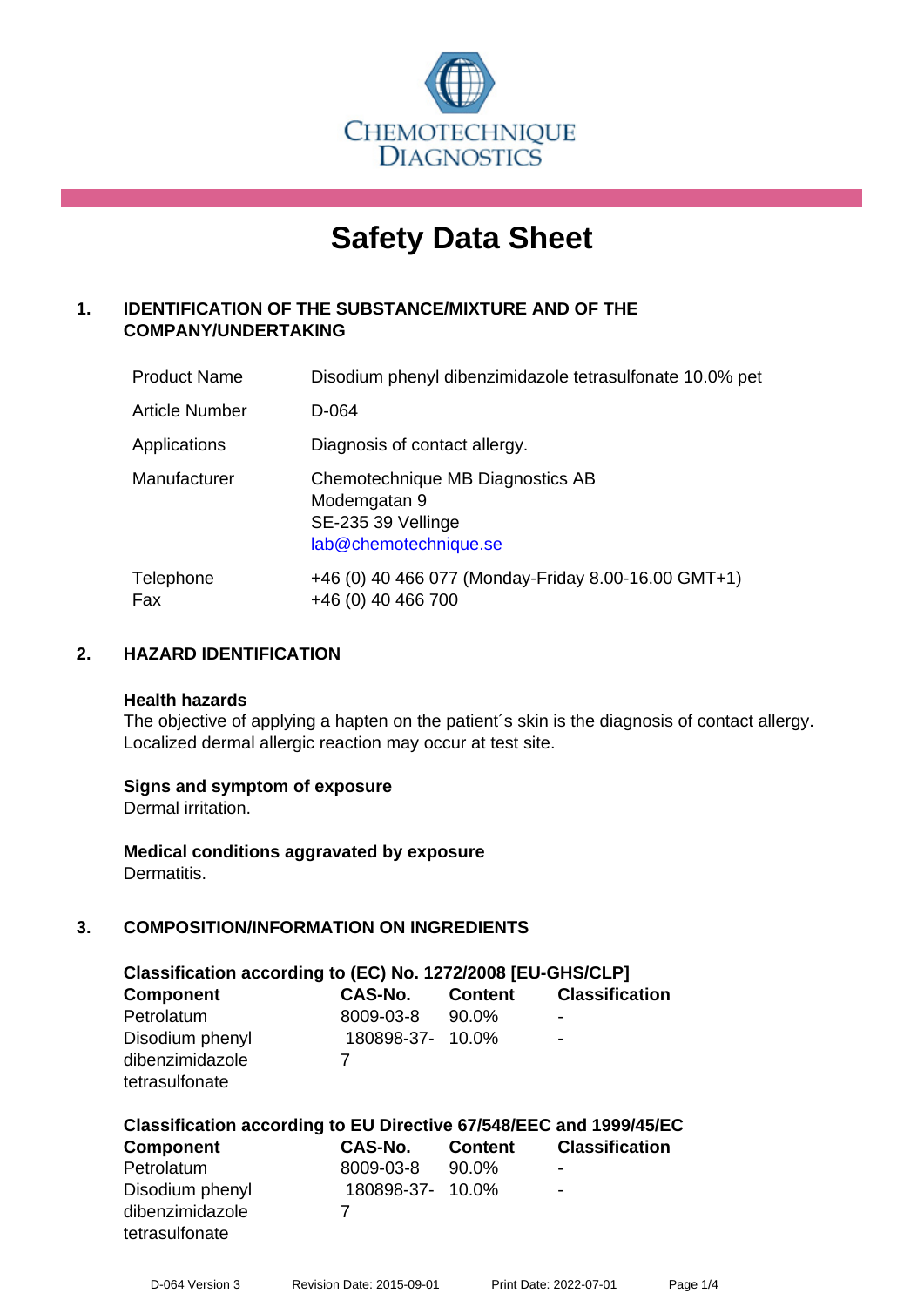# **4. FIRST AID MEASURES**

**Emergency and first aid procedures** Obtain medical attention.

## **5. FIRE-FIGHTING MEASURES\***

#### **Suitable extinguish media**

CO2, powder or water spray. Fight larger fires with water spray or alcohol resistant foam.

**For safety reasons unsuitable extinguishing agents** Water with full jet.

**Special protective equipment for fire-fighters** Wear self-contained respiratory protective device. Wear fully protective suit.

\*Data is shown for petrolatum only

#### **6. ACCIDENTAL RELEASES MEASURES**

**Steps to be taken if material is released or spilled** Contain and place in a closed container.

## **7. HANDLING AND STORAGE**

**Precautions to be taken in handling and storage** Store dark at 5-8 C. Avoid extended exposure to light. FOR EXTERNAL USE ONLY.

# **8. EXPOSURE CONTROLS/PERSONAL PROTECTION**

**Respiratory protection** Not required.

**Ventilation** Local exhaust.

**Protective gloves** Disposal gloves.

**Eye protection** Not required with normal use.

**Work/Hygienic practices** Wash hands after each use.

# **9. PHYSICAL AND CHEMICAL PROPERTIES**

Odour **Odourless** 

Appearance Yellow Semi-solid

Melting point\* 50-55° C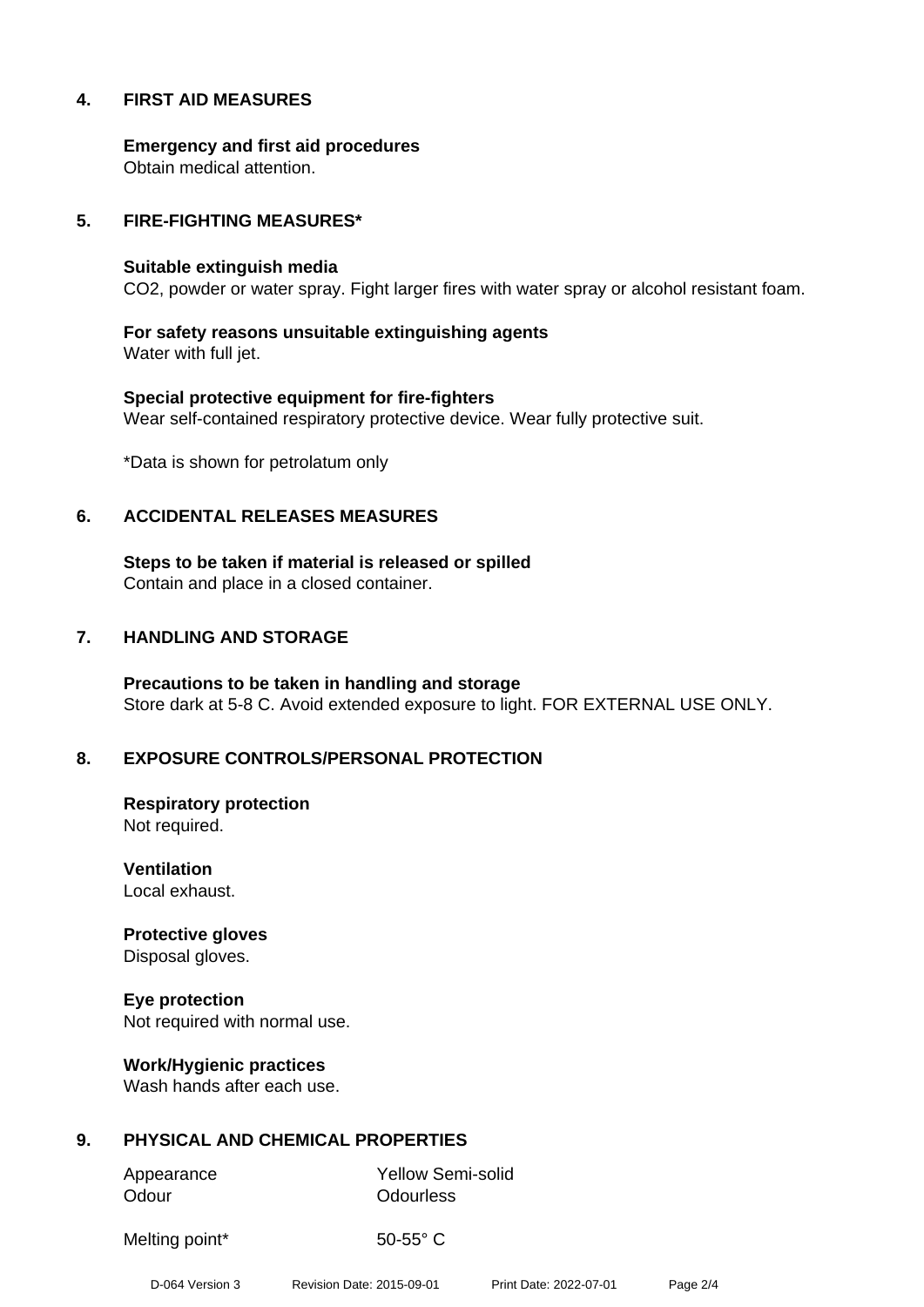Boiling point\* No data available Flash point\* >100°C Self ignition\* Product does not self ignite. Danger of explosion\* Product does not present an explosion hazard. Density\* No data available. Solubility in/Miscibility with Water\* Insoluble

\*Data is shown for petrolatum only

# **10. STABILITY AND REACTIVITY**

#### **Incompability**

May react with strong oxidizing agents.

# **Stability**

Stable at recommended storage conditions.

#### **Hazardous byproducts**

Combustion may generate CO, CO2 and other oxides.

# **Hazardous polymerization**

Will not occur.

# **11. TOXICOLOGICAL INFORMATION**

No data available.

# **12. ECOLOGICAL INFORMATION**

No data available.

# **13. DISPOSAL CONSIDERATIONS**

# **Waste disposal method**

Comply with federal, state/provincial and local regulation.

# **14. TRANSPORT INFORMATION**

Not dangerous goods.

# **15. REGULATORY INFORMATION**

The classification is according to the latest editions of the EU lists, and extended by company and literature data.

# **16. OTHER INFORMATION**

# **Text of H-statements and R-phrases mentioned in Section 3**